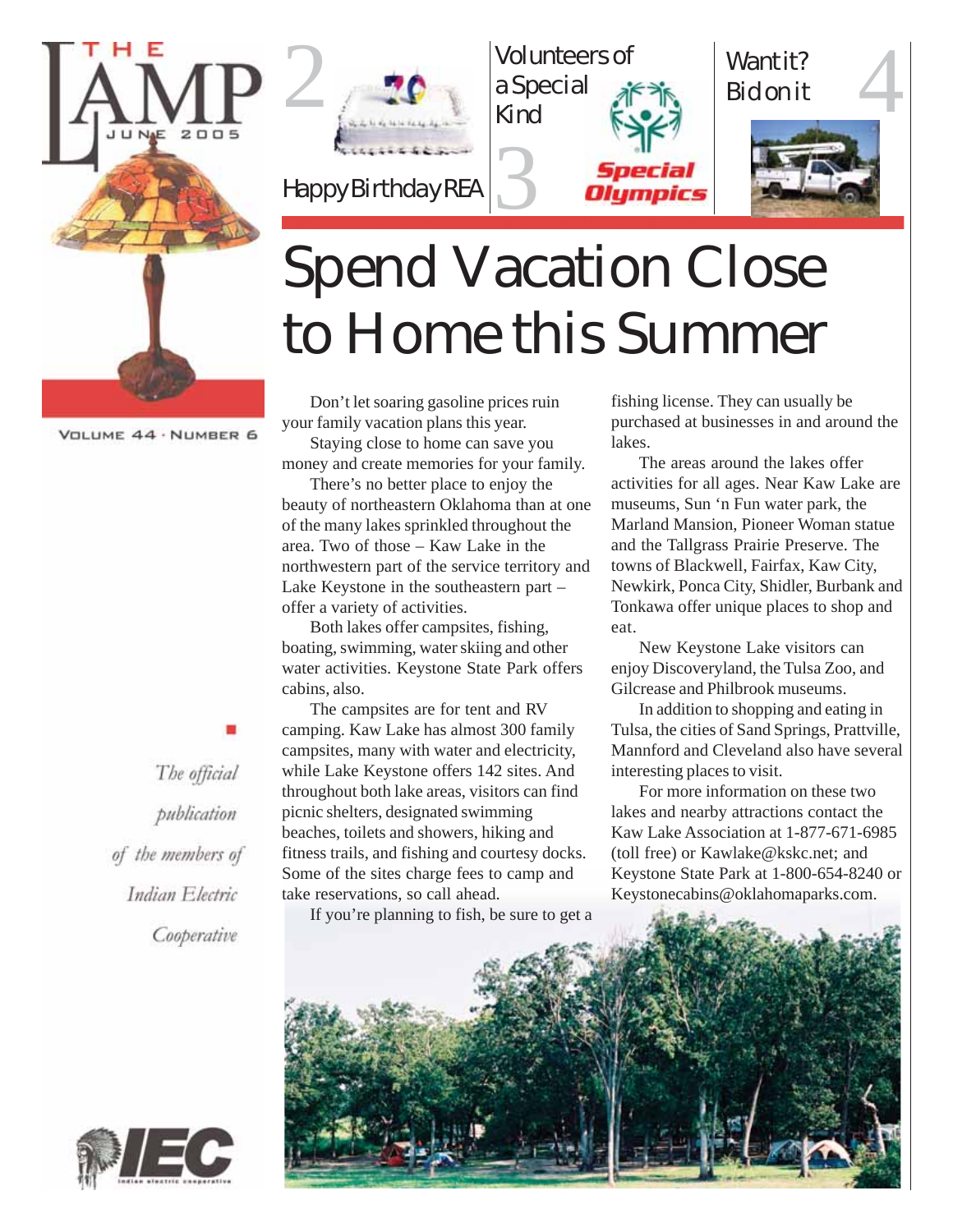The Rural Electrification Administration (REA) was created by President Franklin D. Roosevelt's executive order signed on May 11, 1935. REA was just one of the "alphabet soup" of federal agencies started by Roosevelt's New Deal Program to aid the country in the Depression-ravaged 1930s. REA would go on to become one of the brightest stars of that New Deal program.

 In 1935, 90 percent of America's urban population had electricity, but only 10 percent of rural Americans did. The following year, under the Norris-Rayburn Act, Congress authorized \$410 million for a 10-year program to electrify America's farms and ranches. Less than three years later, 350 co-op projects in 45 states were providing electricity to 1.5 million farms. By the mid-1950s, nearly all American farms had electricity.

 REA provided both technical support and low-interest loans to help the fledgling cooperatives build lines.

It has survived many changes in its 70 years. It is still making loans to electric cooperatives today and the repayment record for these loans to the government has been excellent. It has undeniably been a shining example of everything a successful government program can be. It provided a valuable necessity to allow rural areas to develop and helped level the playing field between urban and rural areas of our growing country. I think today everyone would agree electricity has changed from being a luxury to a necessity.

 REA has undergone some changes in its 70 years. It is now known as the Rural Utilities Service (RUS), but it will always remain REA to me. The original 2 percent low interest loans became 5 percent loans and are now tied to municipal government loan rates. Several administrations have unsuccessfully tried to kill the program, claiming the job of electrifying rural America was finished. The technical support staff of the agency has greatly decreased as electric cooperatives become stronger and more technically proficient.

byJack Clinkscale, General Manager

 As we look across the country and see strong, successful electric cooperatives providing reliable electric power to 99 percent of rural America, one wonders if the program is still needed. Why were only 10 percent of rural Americans receiving electric service in 1935? Because private power companies found it much more profitable to serve highly populated areas than to build long lines to serve the sparsely populated rural areas. It is still that way today. Consumers per mile of line for the average rural electric cooperative today pales in comparison to that of the investorowned utilities that serve the cities and towns. They are able to sell much more electricity with less investment in poles and wire.

 The rural electric cooperative movement was conceived with vision and foresight and a clear mission. It has helped bring the rural regions of this country out of the dark ages and improve the quality of life for count-

*Continued on page 3.*

### **INDIAN ELECTRIC COOPERATIVE, INC.**

**Office Hours** 7:30 a.m. – 4:00 p.m. (Monday - Friday) (918) 358-2514 www.iecok.com

**To Report an Outage** (918) 358-2514 or 1-800-482-2750

**24-hour Service Center** (918) 295-9520

#### **Board of Trustees**

| Loris Peckenpaugh, President | District 6        |
|------------------------------|-------------------|
| Berry Keeler, Vice-President | <b>District 9</b> |
| Leon Day, Sec.-Treas.        | District 4        |
| <b>Robert Burk</b>           | <b>District 1</b> |
| <b>Mike Spradling</b>        | <b>District 2</b> |
| J.W. Perry                   | <b>District 3</b> |
| <b>Wanda Foster</b>          | <b>District 5</b> |
| <b>Bill Boone</b>            | <b>District 7</b> |
| <b>Greg Fielding</b>         | <b>District 8</b> |
| <b>Gary Moore</b>            | <b>District 8</b> |
| <b>Rock Reese</b>            | District 9        |
|                              |                   |

Jack Clinkscale, General Manager Kay Rabbitt-Brower, Editor

*The Lamp* (USPS 942-940) is published monthly by Indian Electric Cooperative, Inc., P.O. Box 49, Highway 64 Southeast, Cleveland, Oklahoma 74020 for the interest of its membership. Subscription price was \$0.17 per month in 2004. Periodical postage paid at Cleveland, Oklahoma and additional mailing offices.

- Postmaster: Send address changes to The Lamp, P.O. Box 49, Cleveland, OK 74020.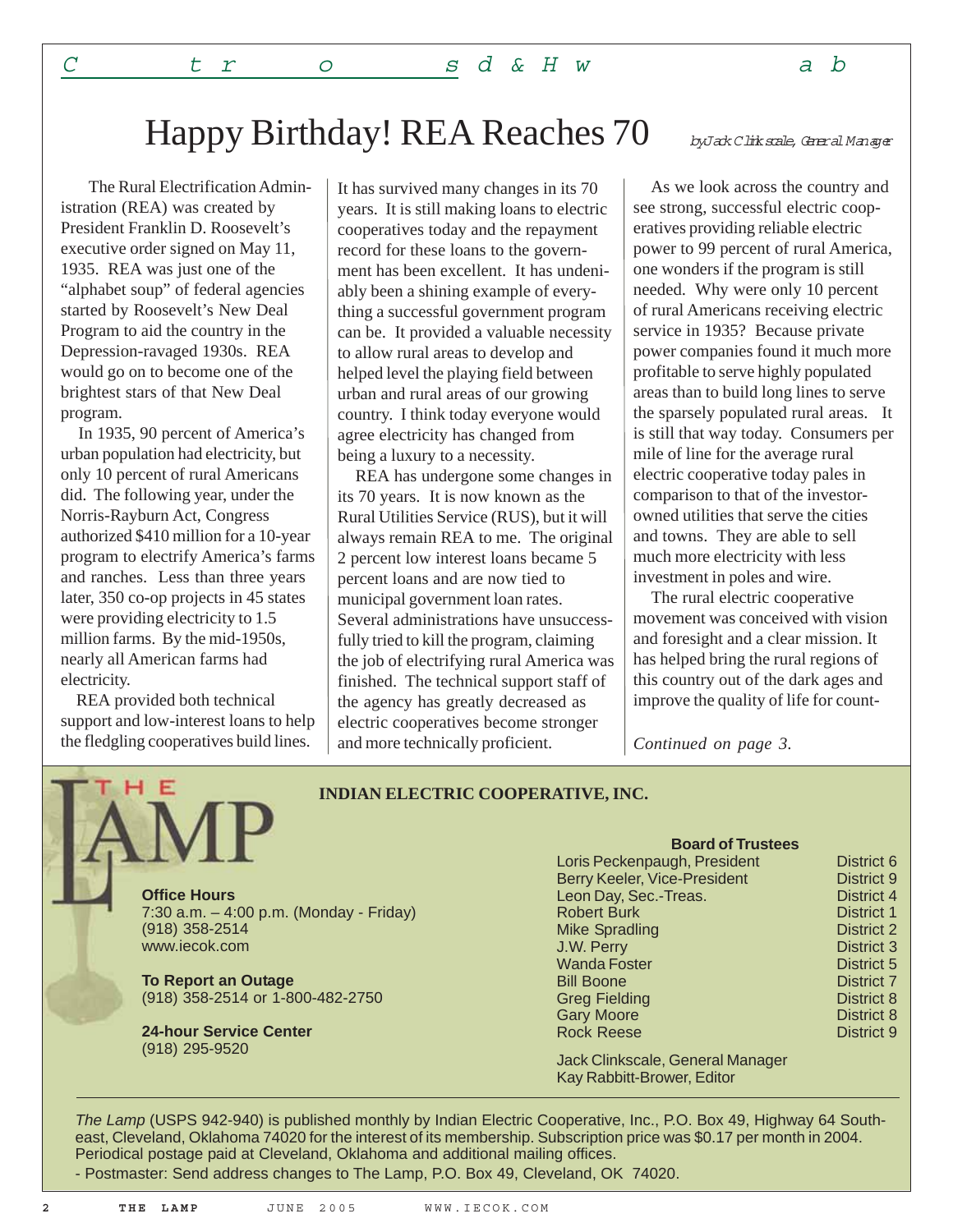# IEC has Largest Employee Volunteer Group at State Special Olympics Games

It's hard to tell who is enjoying themselves more, the athletes or the volunteers.

It's like that every year. There are smiles all around, shouting, applause, and a lot of 'high-fiving' as athletes of all ages from across Oklahoma compete at the state Special Olympics on the OSU campus in Stillwater. Also there each year is a large group of volunteers who are employees from Oklahoma's electric co-ops.

"Frequently, the co-op group is the largest volunteer group there," says Clara Eulert, coordinator for IEC's volunteers. "And this year IEC had the most volunteers at the games," she says, adding there were 55 IEC employees and/or family members.

Eulert says 130 volunteers were on hand May 11 through 13, working all areas of the track and field events.

"We were an easy group to spot in our bright yellow t-shirts," she laughs.

"Special Olympics is just an awesome experience. It is one of the few experiences where we get so much more out of it, than we put in to it."



IEC employee Amanda Ramsay (left) shares the excitement of Special Olympics with one of the athletes at the state games in Stillwater.

## Revolving Loan Fund Helps Rural Development

Helping the co-op's service territory develop is the motivation behind IEC's rural development revolving loan fund program.

"Loans are available in amounts ranging from \$3,000 to \$100,000," says David Wilson, IEC's director of member services, adding the fund does not loan more than 80 percent of the total amount needed for any one project. Applicants are responsible for securing the remaining 20 percent.

Wilson says the program funds the following types of projects:

\* Industrial/commercial development

- \* Small business expansion
- \* Small business startup
- \* Business incubators
- \* Community infrastructure
- \* Community facilities
- \* Medical facilities
- \* Training /educational facilities
- \* Tourism

Repayment terms will not exceed 10 years.

Wilson says applications are available at IEC headquarters in Cleveland. Once they are completed and submitted to the co-op, the applications are then reviewed by the board of trustees at a

regular monthly meeting. For more information, contact Wilson at (918) 295-9557 or Clara Eulert at (918) 295-9558.

### Happy Birthday REA...

### *Continued from page 2.*

less Americans. Electric cooperatives have faced many challenges in the past and continue to do so today. The mission is still vital and I hope I'm around to celebrate REA's 100th birthday.